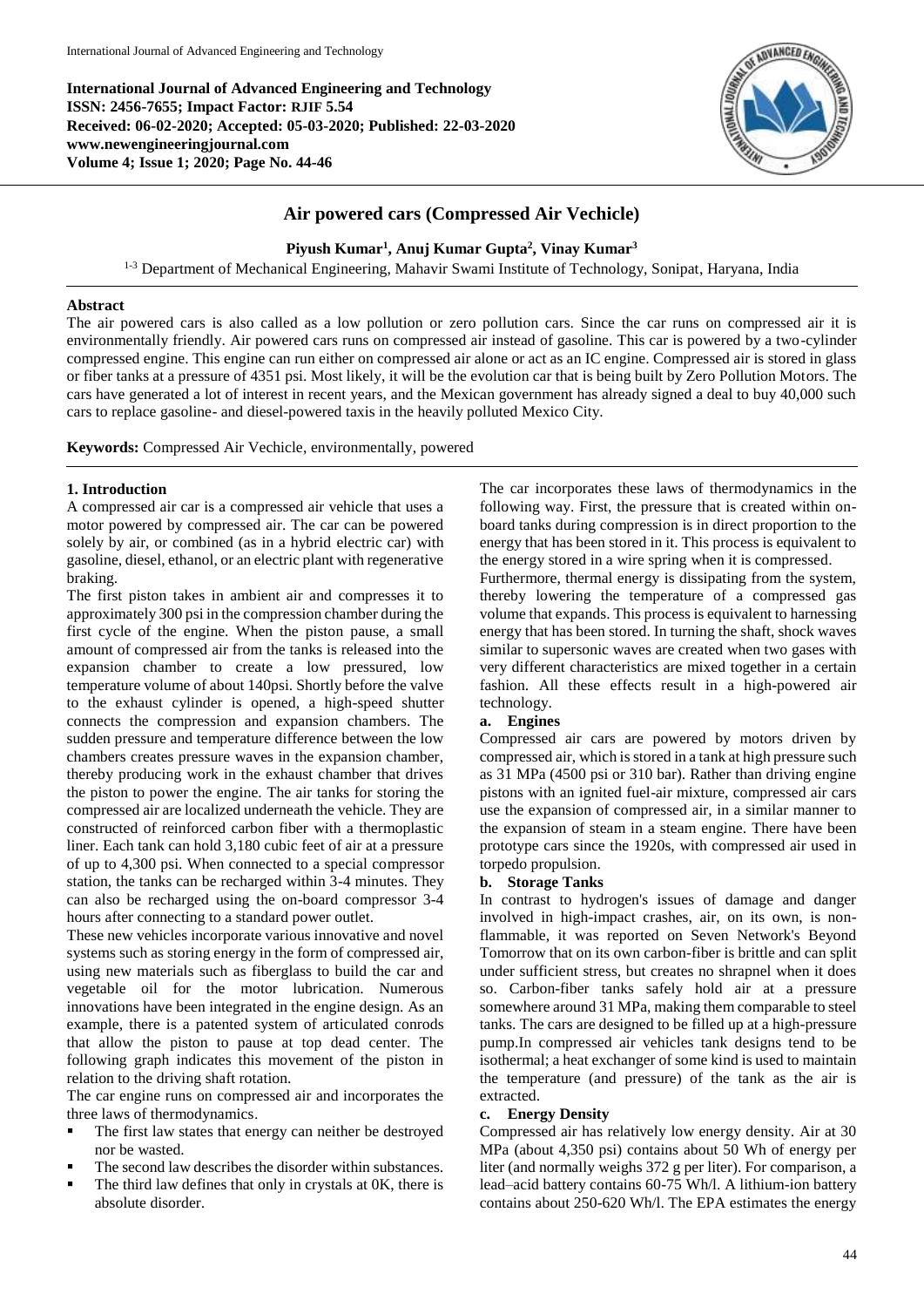density of gasoline at 8,890 Wh/l, however, a typical gasoline engine with 18% efficiency can only recover the equivalent of 1694 Wh/l. The energy density of a compressed air system can be more than doubled if the air is heated prior to expansion. In order to increase energy density, some systems may use gases that can be liquified or solidified. "CO2 offers far greater compressibility than air when it transitions from gaseous to supercritical form.

## **d. Emissions**

Compressed air cars could be emission-free at the exhaust. Since a compressed air car's source of energy is usually electricity, its total environmental impact depends on how clean the source of this electricity is. However, most air cars have petrol engines for different tasks. The emission can be compared to half of the amount of carbon dioxide produced by a Toyota Prius (being around 0.34 pounds per mile). Some engines can be fuelled otherwise considering different regions can have very different sources of power, ranging from high-emission power sources such as coal to zeroemission power sources. A given region can also change its electrical power sources over time, thereby improving or worsening total emissions. However, a 2009 study showed that even with very optimistic assumptions, air storage of energy is less efficient than chemical (battery) storage.

### **e. Working**

Air powered cars run on compressed air instead of gasoline. Since the car is working on air there is no pollution. A twocylinder, compressed air engine, powers the car. The engine can run either on compressed air alone or act as an internal combustion engine. Compressed air is stored in fiber or glass fiber tanks at a pressure of 4351 pounds per square inch. The air is fed through an air injector to the engine and flows into a small chamber, which expands the air. The air pushing down on the piston moves the crankshaft, which gives the vehicle power.This car is also working on a hybrid version of their engine that can run on hybrid version of their engine that can run on traditional fuel in combination with air. The change of energy source is controlled electronically. When the car is moving at speeds below 60kph, it runs on air. At higher speeds, it runs on a fuel such as gasoline diesel or natural gas. Air tanks fixed to the underside of the vehicle can hold about 79 gallons (300 litres) of air. This compressed air can fuel the car upto 200km at a top speed of 96. 5kph.When the tank nears empty it can be refilled at the nearest air pump. The car motors require a small amount of oil about 0.8 litres worth that have to change just every 50,000km.



#### **2. Literature review**

Various companies are investing in the research, development and deployment of Compressed air cars. Overoptimistic reports of impending production date back to at least May 1999. For instance, the MDI Air Car made its

public debut in South Africa in 2002, and was predicted to be in production "within six months" in January 2004.As of January 2009, the air car never went into production in South Africa. Most of the cars under development also rely on using similar technology to low-energy vehicles in order to increase the range and performance of their cars. Compressed air has been used since the 19th century to power mine locomotives and trams in cities such as Paris and was previously the basis of naval torpedo propulsion. Compressed air was also used in some vehicles for boosting the initial torque or rotary motion. In the 1970s, Willard Truitt invented CAV but sold the design to the US Army & NASA because of financial constraints. In 1979, Terry Miller invented the air car and patented it.

### **MDI (Motor Development International)**

MDI has proposed a range of vehicles made up of AIR Pod, One Flow Air, City Flow Air, Mini Flow Air and Multi Flow Air. One of the main innovations of this company is its implementation of its "active chamber", which is a compartment which heats the air (through the use of a fuel) in order to double the energy output. This 'innovation' was first used in torpedoes in 1904.

### **Tata Motors**

As of January 2009 Tata, Motors of India had planned to launch a car with an MDI compressed air engine in 2011. In December 2009 Tata's vice president of engineering systems confirmed that the limited range and low engine temperatures were causing problems.

Tata Motors announced in May 2012 that they have assessed the design passing phase 1, the "proof of the technical concept" towards full production for the Indian market. Tata has moved onto phase 2, "completing detailed development of the compressed air engine into specific vehicle and stationary applications".

In February 2017 Dr. Tim Leverton, president and head at Advanced and Product Engineering at Tata revealed was at a point of "starting industrialisation" with the first vehicles to be available by 2020. Other reports indicate Tata is also looking at reviving plans for a compressed air version of the Tata Nano, which had previously been under consideration as part of their collaboration with MDI.

According to reports, Tata Motors' new car that is powered by compressed air technology could be launched in India in three years' time. The manufacturer has also successfully completed the first phase of the project. The second stage of the detailed development started a few years ago. Airpowered cars will weigh below 907 kg, which will make them more fuel-efficient. The AIR Pod concept can be driven with the help of a joystick and only costs Rs 70 per 200 km. The production model of the AIR Pod will have a top speed of more than 65km/hr.

### **Engineair Pvt. Ltd**

Engineair is an Australian company which has produced prototypes of a variety of prototype small vehicles using an innovative rotary air engine designed by Angelo Di Pietro. The company is seeking commercial partners to utilise its engine.

#### **Peugeot/Citroën**

Peugeot and Citroën announced that they intended to build a car that uses compressed air as an energy source. However, the car they are designing uses a hybrid system which also